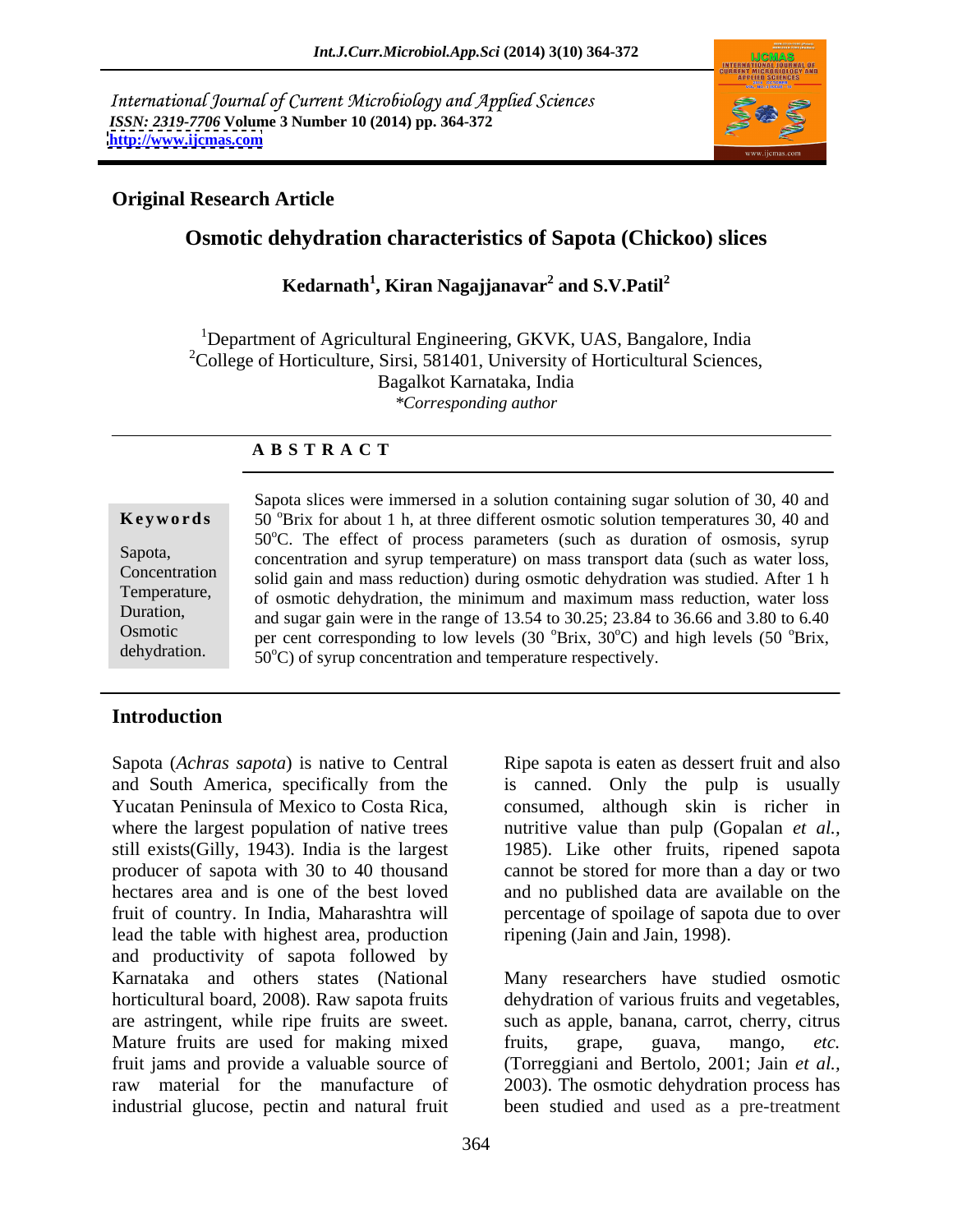prior to further processing such as convective-drying (Pisalkar *et al.,* 2011) and off manually using a sharp stainless steel (Mehta *et al.,* 2013). Very few attempts have knife without damaging the pulp. The peeled been made to study osmotic dehydration sapota fruits were cut into about 4-5 mm characteristics of sapota. Therefore, a study thick slices for the experiment. Sugar syrups was proposed to investigate osmotic of various concentrations were prepared by dehydration characteristic of sapota. dissolving required amount of sugar in

Osmotic dehydration is one of the less energy intensive techniques than air or Sugar syrup of 30, 40 and 50 °Brix vacuum drying process because it can be concentration was prepared by adding the conducted at low or ambient temperature. It required amount of sugar in distilled water is the process of water removal by and the total soluble solids of prepared syrup immersing water containing cellular solids in concentrated aqueous solution. The various ranges (0-32, 28-62 and 58-92 driving force for water removal is the <sup>o</sup>Brix). The moisture content of the fresh as concentration gradient between the solution well as osmotically dehydrated sapota and the intracellular fluid. If the membrane samples was determined by oven drying at is perfectly semi-permeable, solute is unable to diffuse through the membrane into the cell. However, it is difficult to obtain a Experiments were conducted at nine perfect semi-permeable membrane in food combination of three concentrations (30, 40, systems due to their complex internal structure and there is always some solid and  $50^{\circ}$ C). The prepared samples (sapota diffusion process. The water and acid slices) were weighed approximately 40 g for diffuse at faster rates initially and get every experiment and immersed in the sugar reduced at later stage, while solute from syrup (30, 40 and 50 °Brix) contained in a concentrated solution diffuses in opposite 250 ml glass beaker. The beakers were direction. The solute penetration in food material is less at first, but increases with bath. The syrup in the beakers was manually respect to time. The solute (sugar) stirred at regular intervals to maintain penetration in the fruit directly affects the uniform temperature. One beaker was quality *i.e.* both flavour and taste of the end removed from the water bath at designated

A widely grown fruit sapota (*cv Kalipatti*) was selected for the osmotic dehydration experiment. Food grade sugar was used as an osmotic agent being cheap and easily available. Ripened sapota of uniform size, colour and firm texture were taken for **Water loss** experiment. Selected fruits were thoroughly washed under tap water to remove adhering impurities before slicing the fruit. The outer

skin of the ripened fruit was carefully peeled distilled water.

<sup>o</sup>Brix were determined by hand refractometers of various ranges  $(0-32, 28-62, 200)$  and  $58-92$  oBrix). The moisture content of the fresh as  $70^{\circ}$ C for 18 h (Ranganna, 2000).

product. time and placed on tissue paper to remove **Materials and Methods** weighed and their moisture contents were and 50<sup>°</sup> Brix) and three temperatures (30, 40  $\mathrm{O}_\mathrm{Brix}$ ) contained in a placed inside the constant temperature water the surface moisture. The samples were determined. The water loss and solid gain were calculated based on mass balance. All the experiments were replicated thrice and results reported are from average value of three replications.

## **Water loss**

Water loss is the quantity of water lost by food during osmotic processing. The water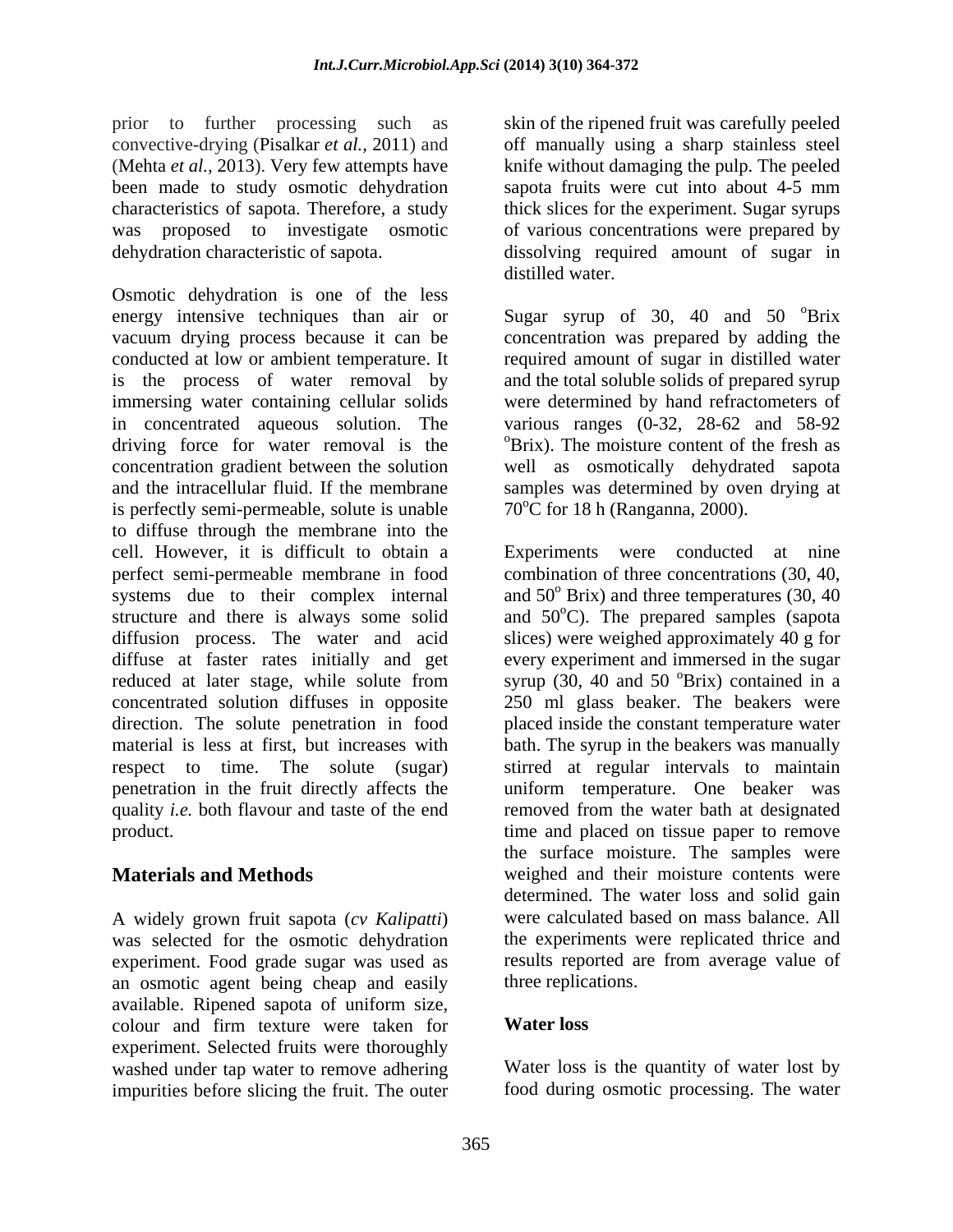loss (WL) is defined as the net weight loss of the fruit on initial weight basis and is estimated as follows. Sample), sample.

$$
WL = \frac{W_i \cdot X_i - W_\theta \cdot X_\theta}{W_i}
$$
  
W<sub>i</sub> = initial mass of slices, g,  
W<sub>i</sub> = initial mass of slices, g,

The overall exchange in the solid and liquid of the sample do affect the final weight of the sample. The mass reduction (MR) can be<br>defined as the net weight lass of the finite on **Results and Discussion** defined as the net weight loss of the fruit on initial weight basis.<br> **Water loss** 

MR = 
$$
\frac{W_i - W_{\theta}}{W_i}
$$
  
\nThe water loss increased from 0 to 23.84,  
\n28.04 and 32.83 per cent when duration of  
\nosmotic dehydrotation increased from 0 to 1 h

The solids from the osmotic solution get added in the sample of sapota slices during osmotic dehydration. The loss of water from  $36.66$  per cent at 30, 40 and  $50^{\circ}$ C the sample takes place in osmotic dehydration consequently it increases the solid content. The solid gain is the net uptake of solids by the sapota slices on initial weight basis. It is computed using

SG = 
$$
\frac{W_{\theta} (1 - X_{\theta}) - W_{i} (1 - X_{i})}{W_{i}} X 100
$$

$$
\dots (3)
$$

gain (SG) can be correlated with mass reduction (MR) and water loss (WL) as,

$$
SG = WL - MR
$$

Where, WL= Water loss (g per 100 g mass) of sample) Figure 2 shows the variation in water loss in

 $SG = solid gain (g per 100 g mass of$ 

sample),

MR= Mass reduction (g per 100 g mass of sample),

 $W_{\theta}$  = mass of slices after time  $\theta$ , g,  $W_i$ ,  $X_i - W_{i\theta}$ ,  $X_{i\theta}$   $W_a$  = mass of slices after time  $\theta$ , g,

 $W_i$  = initial mass of slices, g,  $W_i$  = initial mass of slices,  $\sigma$ 

 $X_{\rho}$  = water content as a fraction of mass of **Mass reduction** Slices at time  $\theta$ . slices at time  $\theta$ .

> $X_i$  = water content as a fraction of initial mass of slices, fraction.

### **Results and Discussion**

### **Water loss**

 $MR = \frac{W_i - W_i \theta}{W_i}$  The water loss increased from 0 to 23.84, *i* 28.04 and 32.83 per cent when duration of  $W_i$  28.04 and 32.83 per cent when duration of ... (2) osmotic dehydration increased from 0 to 1 h **Solid gain** respectively. For 40<sup>°</sup>Brix, the water loss was for 30  $\mathrm{Brix}$  at 30, 40 and 50 $\mathrm{^{\circ}C}$  temperatures <sup>o</sup>C temperatures found to vary from 0 to 25.18, 32.26, and 35.17 per cent and similarly at 50 <sup>o</sup>Brix was <sup>o</sup>Brix was found to vary from 0 to 27.18, 32.68 and 36.66 per cent at 30, 40 and  $50^{\circ}$ C  $\rm ^{o}C$ respectively.

following expression: cent after 1 h of osmosis) and a high temp- **...** (3) that water loss can be increased by either From Equations (3.2) and (3.3), the solid increasing the syrup temperature or  $SG = WL - MR$  wegetables (Fright and Cakaloz 1996; ... (4) Karathanos *et al.,* 1995; Lazarides *et al.,* Figure 1 revealed that a low temperaturelow concentration condition  $(30^{\circ}$ C - 30  $^{0}C - 30$  $\mathrm{PBrix}$ ) resulted in a low water loss (23.84 per high concentration condition  $(50^{\circ}$ C - 50  $^{6}C - 50$  $\mathrm{O}_\text{Brix}$ ) resulted in a higher water loss (36.66 per cent after 1 h of osmosis). This indicates the syrup temperature concentration of solution. Similar results have been reported for osmotic dehydration of bananas by Sagar (2001). Such effects have also been reported in various fruits and vegetables (Ertekin and Cakaloz, 1996; 1995; Pokharkar and Prasad, 1998).

30, 40 and 50 °Brix concentrations at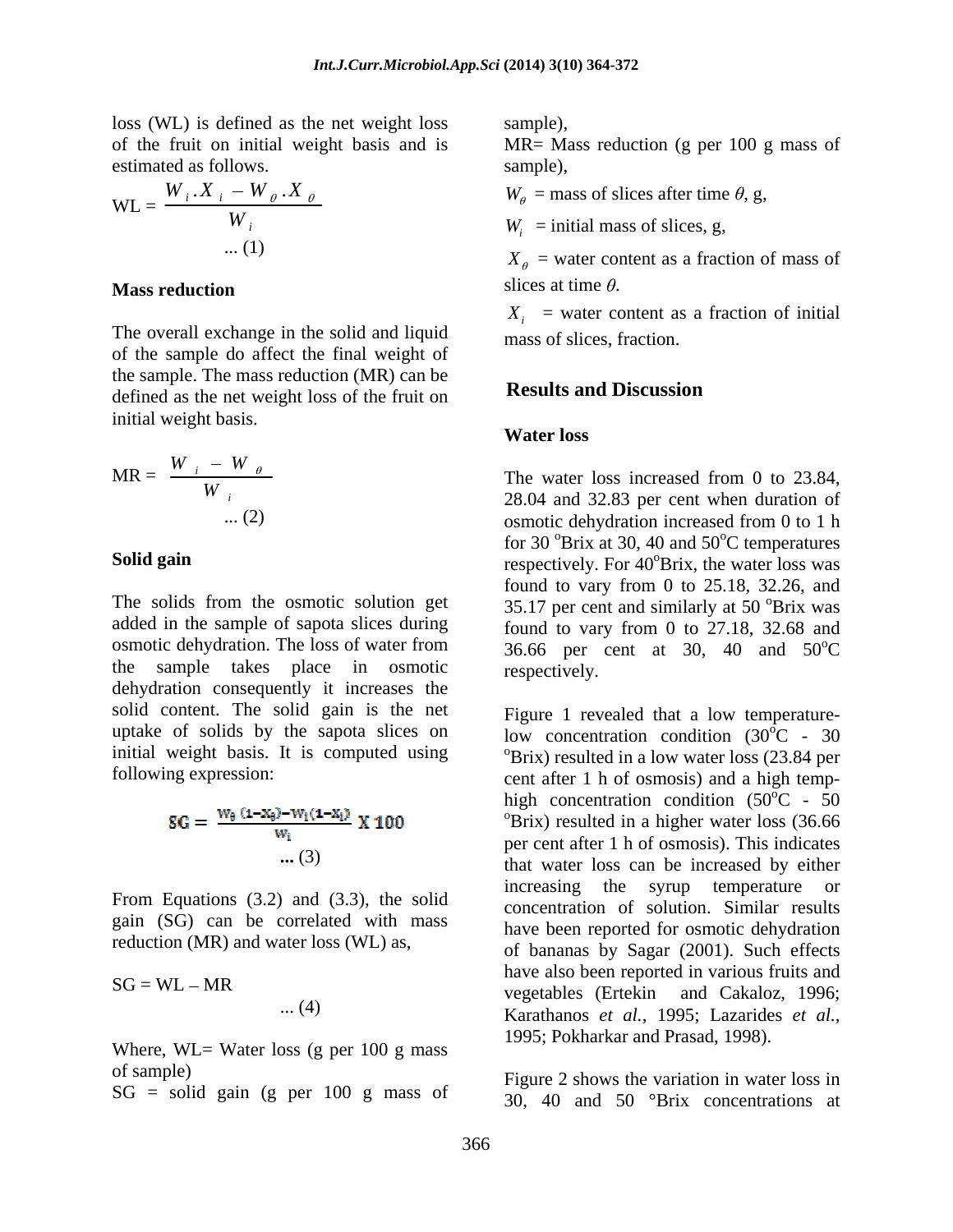temperatures 30, 40 and 50°C. The water collapse of the cell membrane at higher loss was found increasing with increasing temperatures. Similar results have been osmotic solution concentrations at all the reported by Ertekin and Cakaloz (1996) and three solution temperatures *i.e.* at 30, 40 and  $50^{\circ}$ C.

These findings were in confirmation with at various temperatures at 30, 40 and 50 ° the results obtained. In all the experiments, the rate of water loss was more in the concentration condition  $(30^{\circ}C - 30^{\circ}B)$  Brix) beginning of process and decreased gives a low sugar gain (3.80 per cent after gradually with the increase of duration of lh of osmosis) and a high temp-high osmosis and approaches equilibrium. The similar results were quoted in case of the gives a higher sugar gain (6.40 per cent after osmotic dehydration of green beans (Biswal and Bozorgmehr, 1991) and banana slices (Pokharkar and Prasad, 1997). Increased 30°C-50 °Brix gives a slightly lower sugar water loss with increase in syrup gain of 4.71 and 5.60 after 1 h of osmosis concentration at a particular temperature of than high temperature-high concentration syrup may be due to increased osmotic condition  $50^{\circ}$ C-40  $^{\circ}$ Brix and  $50^{\circ}$ C-50  $^{\circ}$ Brix pressure in the syrup at higher as 5.71 and 6.40 per cent sugar gain after (1 concentrations, which increased the driving force available for water transport. This is in agreement with Nieuwenhuijzen *et al.,* 2001.

 $50^{\circ}$ C syrup temperatures respectively. For 6.03 and 6.40 per cent for 30, 40 and  $50^{\circ}$ C syrup temperature.

Figure 3 shows that sugar gain increased with duration of osmosis and approaches the The mass reduction after osmotic equilibrium after 1 hour of osmotic dehydration was found to be in the range of dehydration. The sugar gain also increased 13.54 to 30.25 per cent, corresponding to when the concentration of the syrup was experiments at low level  $(30<sup>o</sup>Brix, 30<sup>o</sup>C)$ increased. This is because of the increased after 1 h) and at high level  $(50 \text{ °Brix}, 50 \text{ °C})$ concentration difference between samples. The sugar gain also increased with increase in syrup temperature. It may be due to

(Nsonzi and Ramaswamy, 1998).

Figure 4 shows the variations in sugar gain Brix concentrations. A low temperature-low concentration condition  $(50^{\circ}C - 50^{\circ}B)$  Tix)  $\mathrm{^{\circ}C\text{-}50}$   $\mathrm{^{\circ}Brix}$ ) 1 h of osmosis). The low temperature-high concentration condition 30°C-40 °Brix and  $\mathrm{^{\circ}C\text{-}40}$   $\mathrm{^{\circ}Brix}$  and  $\mathrm{^{\circ}C\text{-}50}$   $\mathrm{^{\circ}Brix}$ h of osmosis) indicates a pronounced effect of temperature on sugar gain.

**Sugar gain increased** by either increasing the syrup The sugar gain was increased from 0 to 3.80, However, an increase in temperature of 4.20 and 4.74 per cent when duration of sugar solution by 10°C has more influence osmotic dehydration increased from 0 to 1 h on sugar gain than an increase in for 30  $\textdegree$ Brix concentration at 30, 40 and concentration by 10  $\textdegree$ Brix, may be because 40 <sup>o</sup>Brix concentration, the sugar gain was cell membrane structure. Similar results found to vary from 0 to 4.71, 5.10 and 5.71 have been reported by Lazarides *et al.* and for 50  $\mathrm{^{\circ}Brix}$  it varied from 0 to 5.60, (1995) with osmotic dehydration of apple  $^{\circ}$ C slices in a temperature range of 20-50 $^{\circ}$ C. This indicates that sugar gain can be temperature or concentration of solution. of higher temperature causes destruction of

# **Mass reduction**

The mass reduction after osmotic  ${}^{\circ}\text{Brix}, 30 {}^{\circ}\text{C}$  $\rm ^{o}C$  ${}^{\circ}B$ rix, 50 ${}^{\circ}C$ <sup>o</sup>C after 1 h) (Fig. 5).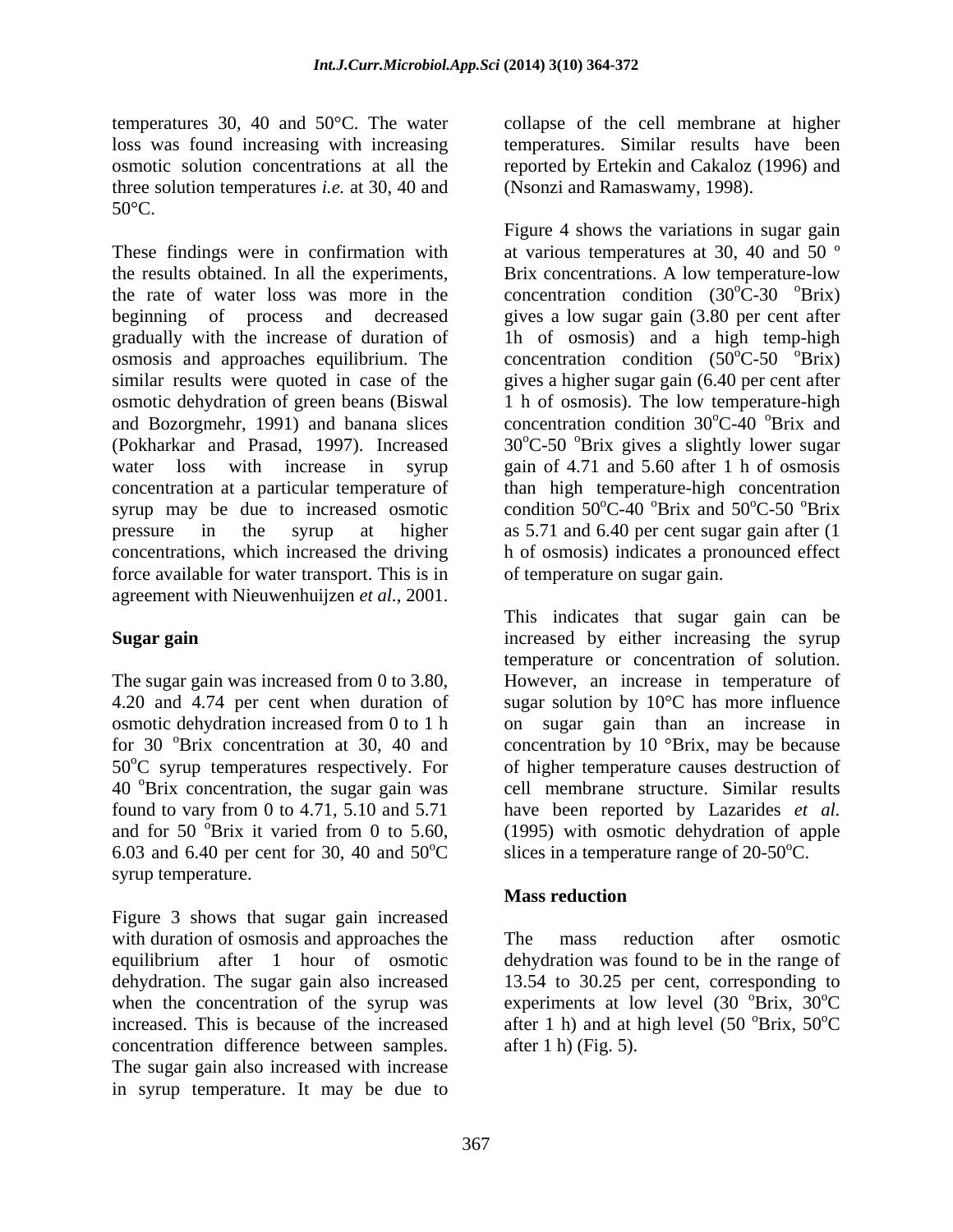

Fig.1 Variation in water loss with syrup concentration at 30, 40 and 50°C temperature



**Fig.2** Variation in water loss with temperature at 30, 40 and  $50^{\circ}$ Brix concentration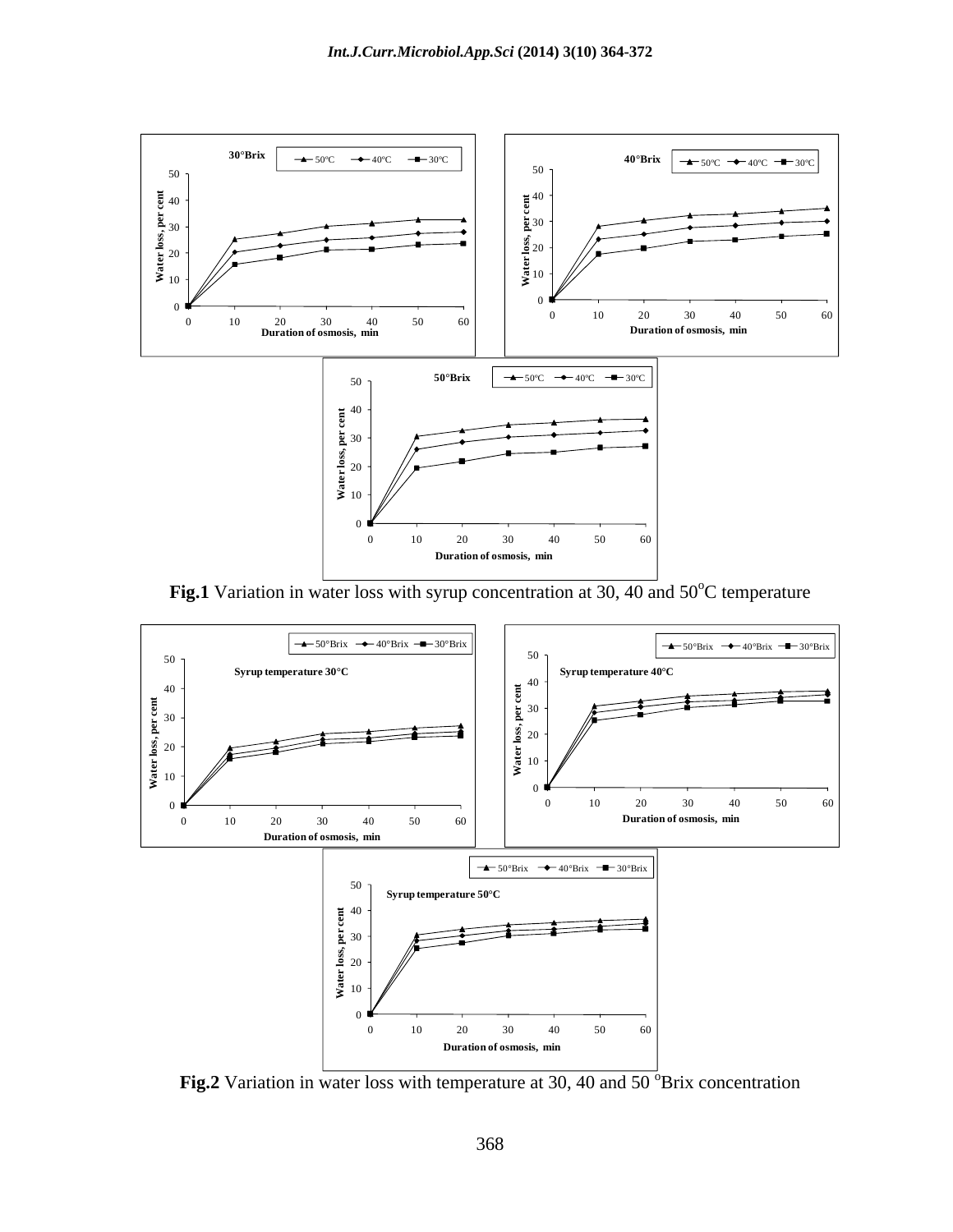

**Fig.4** Variation in sugar gain with temperature at  $30$ ,  $40$  and  $50$   $\textdegree$ Brix concentration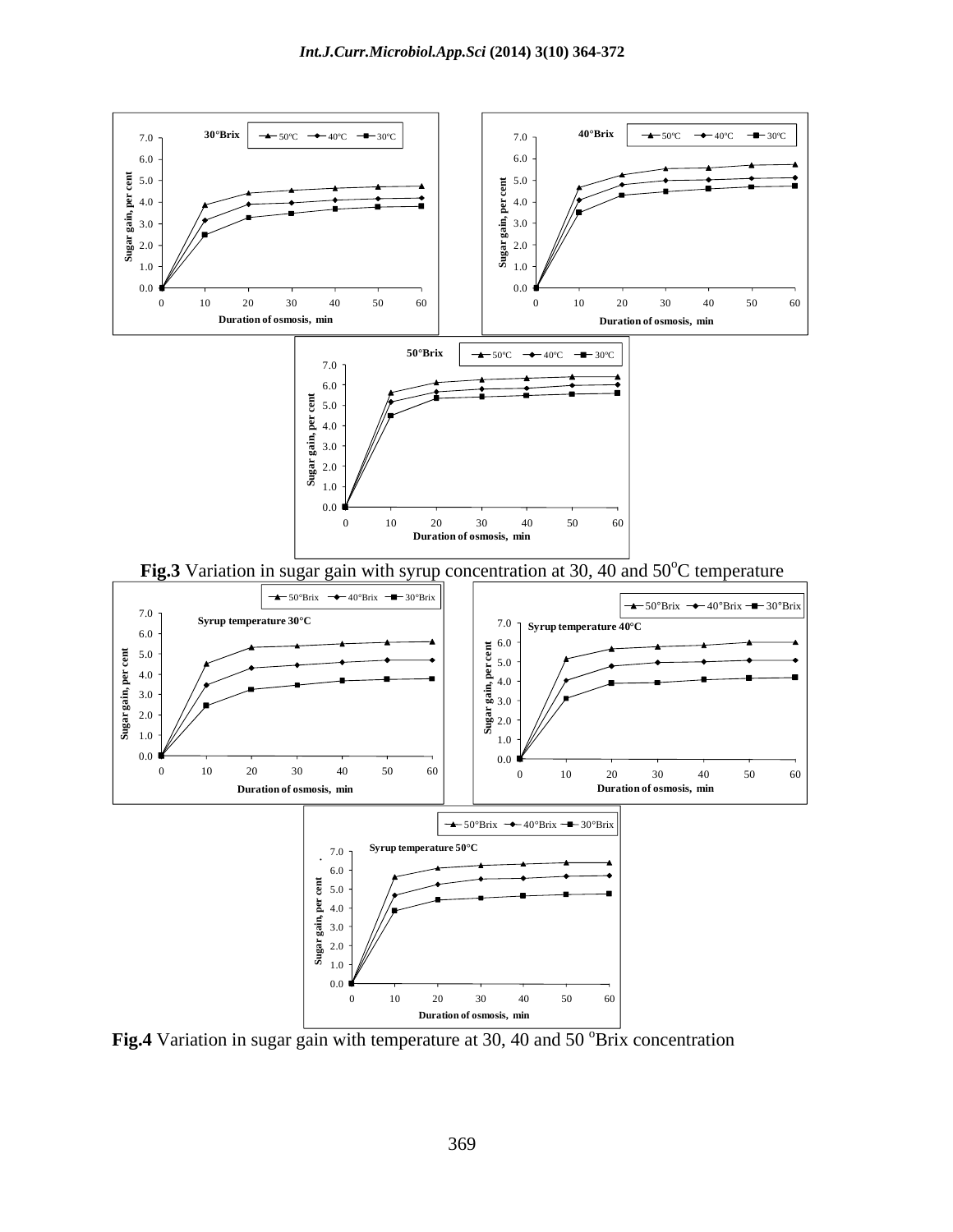

**Fig.5**Variation in mass reduction with syrup concentration at 30, 40 and  $50^{\circ}$ C temperature



**Fig.6** Variation in mass reduction with temperature at  $30$ , 40 and  $50^{\circ}$ Brix concentration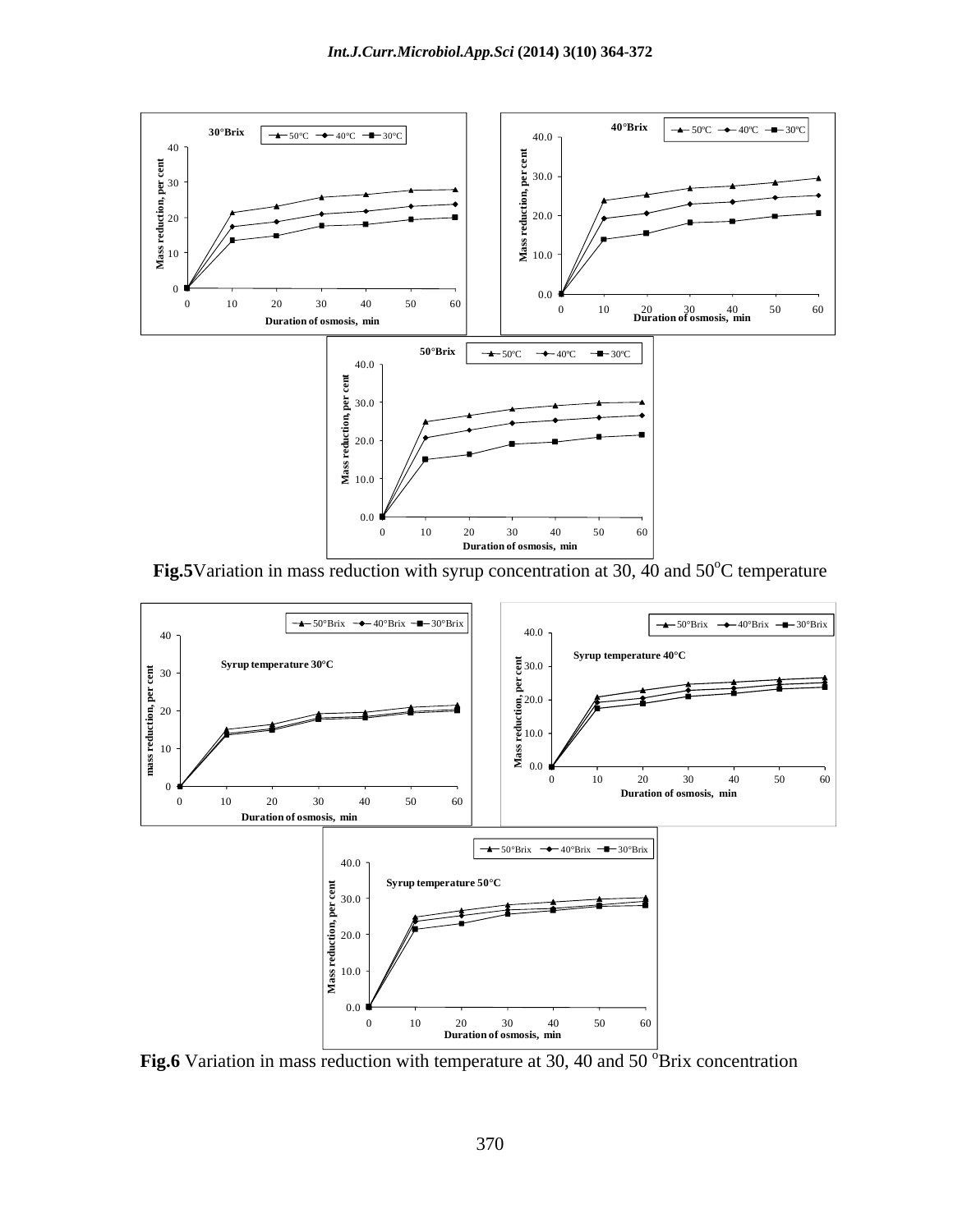The mass reduction increased from 0 to Gilly, C.L. 1943. Studies in the sapotacae. 20.04, 23.84 and 28.08 percent when duration of osmotic dehydration increased Trop. worlds, 73: 1–22. from 0 to 1 h at 30, 40 and  $50^{\circ}$ C Gopalan, C., Ramashastri, B.V., temperatures respectively for 30 °Brix Balasubramanyam, S.C. 1985. while for 40 °Brix, the mass reduction was found to vary from 0 to 20.46, 25.16 and 29.49 per cent and from 0 to 21.57, 26.65 and 30.25 per cent at 30, 40 and  $50^{\circ}$ C Pp. 1–59. respectively. Jain, R.K., Jain, S.K. 1998. Sensory

Figure 5 reveals that a low temperature-<br>moisture product from sapota low concentration condition  $(30^{\circ}C - 30)$ low concentration condition  $(30^{\circ}C-30$  (*Achras sapota L). J. Food Eng.*, 37:<br>
<sup>o</sup>Brix) resulted in a low mass reduction  $323-330$ (13.54 per cent after 1 h of osmosis) and a Jain, S.K., Verma, R.C., Mathur, A.N. high temp-high concentration condition  $(50^{\circ}C-50^{\circ}Brix)$  resulted in a higher mass reduction  $(30.25 \text{ per cent after 1 h of } 30(1): 64-67)$ . osmosis). This indicates that mass Karathanos, V.T., Kostaropoulos, A.E., reduction can be increased by either increasing the syrup temperature or concentration of solution. Similar results have been reported for osmotic 1521. dehydration of onions by Torreggiani and Lazarides, H.N., Katsanidis, E., Bertolo (2001). Nickolaidis, A. 1995. Mass transfer

Figure 6 shows the variation in mass reduction at 30, 40 and 50 <sup>o</sup>Brix solution concentration at 30, 40 and  $50^{\circ}$ C 166. temperatures. The mass reduction at all Mehta, B.K., Jain, S.K., Mudgal, V.D., syrup concentrations was affected by the Chatterjee, K. 2013. Osmotic syrup concentrations was affected by the Chatterjee, K. 2013. Osmotic temperature of the syrup. Mass reduction increased with increase in temperatures. The mushroom slices (Agaricus

- Biswal, R.N., Bozorgmehr, K. 1991. concentration of potato in NaCl water solution. *J. Food Process. Eng.,* 14: 237–245. *Technol.,* 19(3&4): 525–545.
- Ertekin, F.K., Cakaloz, T. 1996. Osmotic dehydration of peas: 2 Influence of osmosis on drying behaviour and blueberrie<br>product quality *I Food Process* 725–741. product quality. *J. Food Process. Preserv.,* 20: 105–119.
- II. The sapodilla-nispero complex. *Trop. worlds,* 73: 1–22.
- <sup>o</sup>C Gopalan, C., Ramashastri, B.V., <sup>o</sup>Brix Balasubramanyam, S.C. 1985. <sup>o</sup>Brix, the mass reduction was Nutritive value of Indian foods.  $^{\circ}C$  Pp. 1–59. Gopalan, C., Ramashastri, B.V., Ansari nagar, New Delhi, India: Indian Council of Medical Research,  $Pp. 1 - 59.$ 
	- evaluation of an intermediate moisture product from sapota (*Achras sapota* L). *J. Food Eng.,* 37: 323–330 and the state of the state of the state of the state of the state of the state of the state of the state of the state of the state of the state of the state of the state of the state of the state of the state of th
	- 2003. Osmo-convective drying of papaya. *Beverage Food World,*  $30(1)$ : 64–67.
	- Saravacos, G.D. 1995. Air drying kinetics of osmotically dehydrated fruits. *Dry. Technol.,* 13(5-7): 1503 1521.
	- <sup>o</sup>Brix solution solid uptake. *J. Food Eng.*, 25: 151–  $\mathrm{^{0}C}$  166. Lazarides, H.N., Katsanidis, E., Nickolaidis, A. 1995. Mass transfer kinetics during osmotic pre concentration aiming at minimal 166.
- **References** 148–153. dehydration characteristics of button mushroom slices (Agaricus bisporus). *J. Environ. Ecol.,* 31(1): 148–153.
	- National horticultural board, 2008.
	- Equilibrium data for osmotic Nieuwenhuijzen, N.H., Zareifard, M.R., Ramaswamy, H.S. 2001. Osmotic drying kinetics of cylindrical apple slices of different sizes. *Dry.* Technol., 19(3&4): 525-545.
		- Nsonzi, F., Ramaswamy, H.S. 1998. Osmotic dehydration kinetics of blueberries. *Dry. Technol.,* 16(3-5): 725 741.